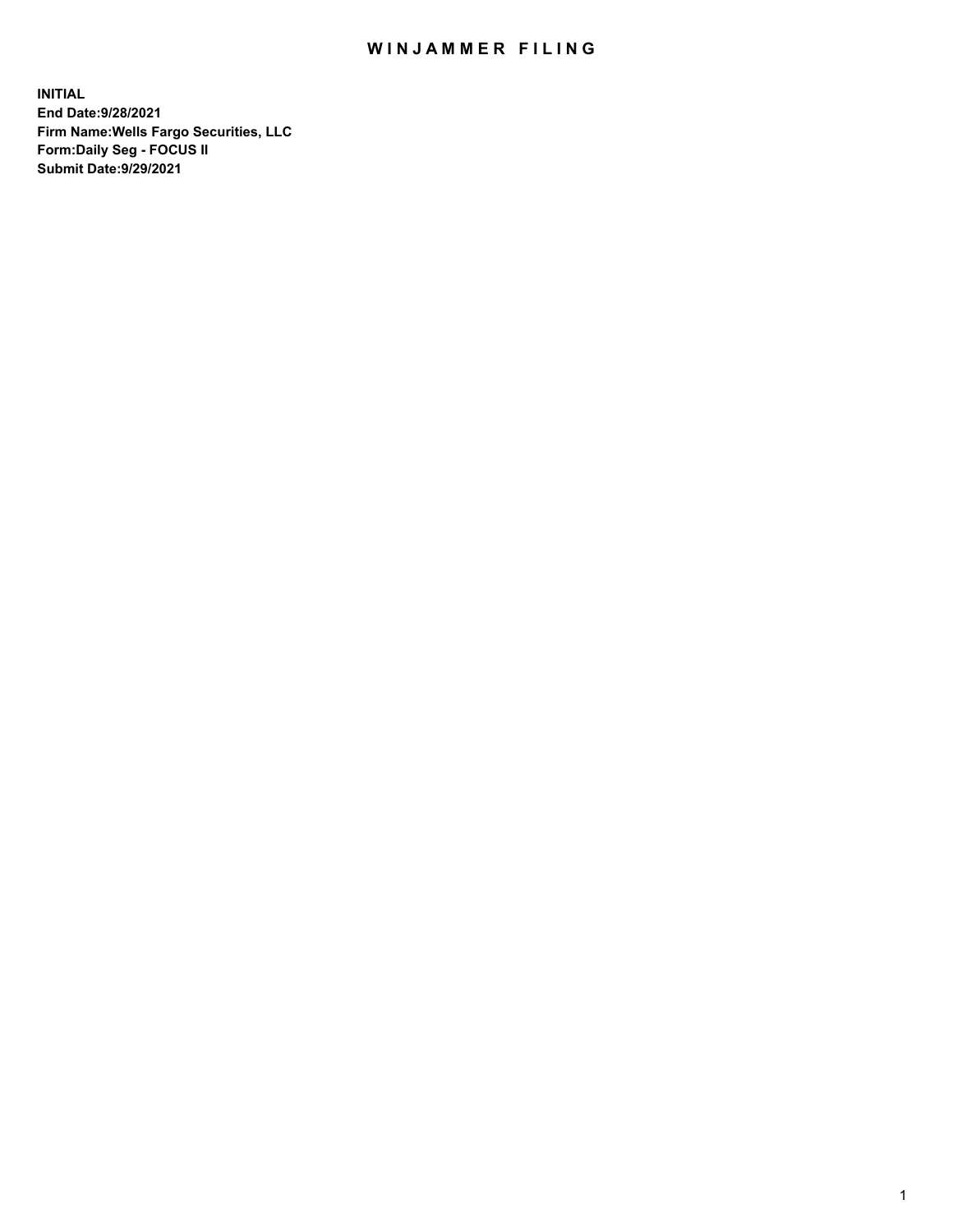**INITIAL End Date:9/28/2021 Firm Name:Wells Fargo Securities, LLC Form:Daily Seg - FOCUS II Submit Date:9/29/2021 Daily Segregation - Cover Page**

| Name of Company                                                                                                                                                                                                                                                                                                               | <b>Wells Fargo Securities LLC</b>                          |
|-------------------------------------------------------------------------------------------------------------------------------------------------------------------------------------------------------------------------------------------------------------------------------------------------------------------------------|------------------------------------------------------------|
| <b>Contact Name</b>                                                                                                                                                                                                                                                                                                           | <b>James Gnall</b>                                         |
| <b>Contact Phone Number</b>                                                                                                                                                                                                                                                                                                   | 917-699-6822                                               |
| <b>Contact Email Address</b>                                                                                                                                                                                                                                                                                                  | james.w.gnall@wellsfargo.com                               |
| FCM's Customer Segregated Funds Residual Interest Target (choose one):<br>a. Minimum dollar amount: ; or<br>b. Minimum percentage of customer segregated funds required:% ; or<br>c. Dollar amount range between: and; or<br>d. Percentage range of customer segregated funds required between:% and%.                        | 125,000,000<br><u>0</u><br>0 <sub>0</sub><br>00            |
| FCM's Customer Secured Amount Funds Residual Interest Target (choose one):<br>a. Minimum dollar amount: ; or<br>b. Minimum percentage of customer secured funds required:%; or<br>c. Dollar amount range between: and; or<br>d. Percentage range of customer secured funds required between:% and%.                           | 35,000,000<br><u>0</u><br>0 <sub>0</sub><br>0 <sub>0</sub> |
| FCM's Cleared Swaps Customer Collateral Residual Interest Target (choose one):<br>a. Minimum dollar amount: ; or<br>b. Minimum percentage of cleared swaps customer collateral required:%; or<br>c. Dollar amount range between: and; or<br>d. Percentage range of cleared swaps customer collateral required between:% and%. | 360,000,000<br><u>0</u><br>0 Q<br>00                       |

Attach supporting documents CH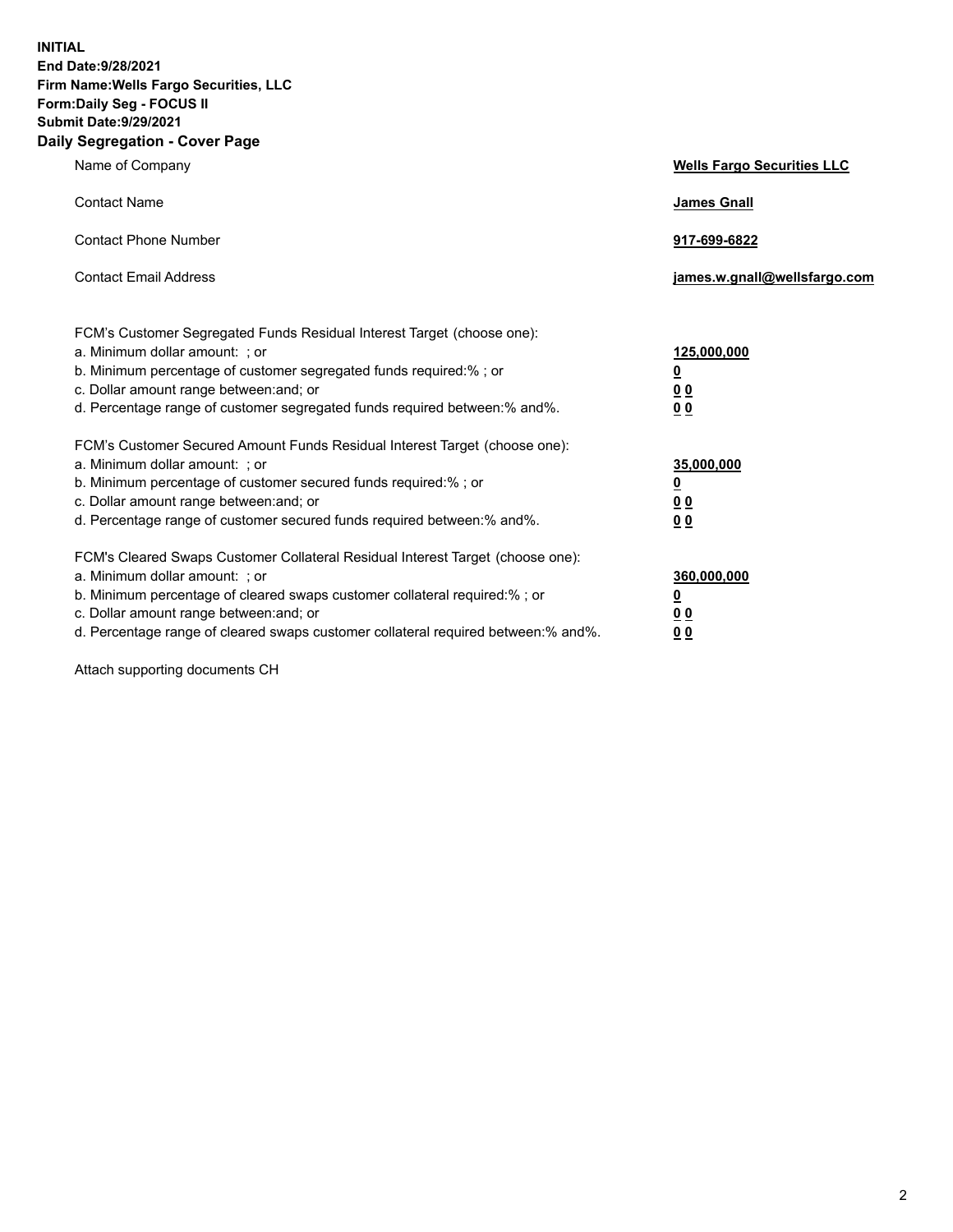**INITIAL End Date:9/28/2021 Firm Name:Wells Fargo Securities, LLC Form:Daily Seg - FOCUS II Submit Date:9/29/2021**

## **Daily Segregation - Secured Amounts**

|     | Foreign Futures and Foreign Options Secured Amounts                                                        |                                    |
|-----|------------------------------------------------------------------------------------------------------------|------------------------------------|
|     | Amount required to be set aside pursuant to law, rule or regulation of a foreign                           | $0$ [7305]                         |
|     | government or a rule of a self-regulatory organization authorized thereunder                               |                                    |
| 1.  | Net ledger balance - Foreign Futures and Foreign Option Trading - All Customers                            |                                    |
|     | A. Cash                                                                                                    | 184,454,645 [7315]                 |
|     | B. Securities (at market)                                                                                  | 212,687,055 [7317]                 |
| 2.  | Net unrealized profit (loss) in open futures contracts traded on a foreign board of trade                  | 35,314,103 [7325]                  |
| 3.  | Exchange traded options                                                                                    |                                    |
|     | a. Market value of open option contracts purchased on a foreign board of trade                             | 622,120 [7335]                     |
|     | b. Market value of open contracts granted (sold) on a foreign board of trade                               | $-620,880$ [7337]                  |
| 4.  | Net equity (deficit) (add lines 1. 2. and 3.)                                                              | 432,457,043 [7345]                 |
| 5.  | Account liquidating to a deficit and account with a debit balances - gross amount                          | 18,826,976 [7351]                  |
|     | Less: amount offset by customer owned securities                                                           | -18,826,523 [7352] 453 [7354]      |
| 6.  | Amount required to be set aside as the secured amount - Net Liquidating Equity                             | 432,457,496 [7355]                 |
|     | Method (add lines 4 and 5)                                                                                 |                                    |
| 7.  | Greater of amount required to be set aside pursuant to foreign jurisdiction (above) or line                | 432,457,496 [7360]                 |
|     | 6.                                                                                                         |                                    |
|     | FUNDS DEPOSITED IN SEPARATE REGULATION 30.7 ACCOUNTS                                                       |                                    |
| 1.  | Cash in banks                                                                                              |                                    |
|     | A. Banks located in the United States                                                                      | 52,169,649 [7500]                  |
|     | B. Other banks qualified under Regulation 30.7                                                             | 23,188,720 [7520] 75,358,369       |
|     |                                                                                                            | [7530]                             |
| 2.  | <b>Securities</b>                                                                                          |                                    |
|     | A. In safekeeping with banks located in the United States                                                  | 133, 172, 280 [7540]               |
|     | B. In safekeeping with other banks qualified under Regulation 30.7                                         | 0 [7560] 133,172,280 [7570]        |
| 3.  | Equities with registered futures commission merchants                                                      |                                    |
|     | A. Cash                                                                                                    | 25,515,443 [7580]                  |
|     | <b>B.</b> Securities                                                                                       | 99,527,664 [7590]                  |
|     | C. Unrealized gain (loss) on open futures contracts                                                        | 27,014,245 [7600]                  |
|     | D. Value of long option contracts                                                                          | 622,120 [7610]                     |
|     | E. Value of short option contracts                                                                         | -620,880 [7615] 152,058,592 [7620] |
| 4.  | Amounts held by clearing organizations of foreign boards of trade                                          |                                    |
|     | A. Cash                                                                                                    | $0$ [7640]                         |
|     | <b>B.</b> Securities                                                                                       | $0$ [7650]                         |
|     | C. Amount due to (from) clearing organization - daily variation                                            | $0$ [7660]                         |
|     | D. Value of long option contracts                                                                          | $0$ [7670]                         |
|     | E. Value of short option contracts                                                                         | 0 [7675] 0 [7680]                  |
| 5.  | Amounts held by members of foreign boards of trade                                                         |                                    |
|     | A. Cash                                                                                                    | -22,081,986 [7700]                 |
|     | <b>B.</b> Securities                                                                                       | 200, 104, 242 [7710]               |
|     | C. Unrealized gain (loss) on open futures contracts                                                        | $-9,285,850$ [7720]                |
|     | D. Value of long option contracts                                                                          | $0$ [7730]                         |
|     | E. Value of short option contracts                                                                         | 0 [7735] 168,736,406 [7740]        |
| 6.  | Amounts with other depositories designated by a foreign board of trade                                     | $0$ [7760]                         |
| 7.  | Segregated funds on hand                                                                                   | $0$ [7765]                         |
| 8.  | Total funds in separate section 30.7 accounts                                                              | 529,325,647 [7770]                 |
| 9.  | Excess (deficiency) Set Aside for Secured Amount (subtract line 7 Secured Statement<br>Page 1 from Line 8) | 96,868,151 [7380]                  |
| 10. | Management Target Amount for Excess funds in separate section 30.7 accounts                                | 35,000,000 [7780]                  |

11. Excess (deficiency) funds in separate 30.7 accounts over (under) Management Target **61,868,151** [7785]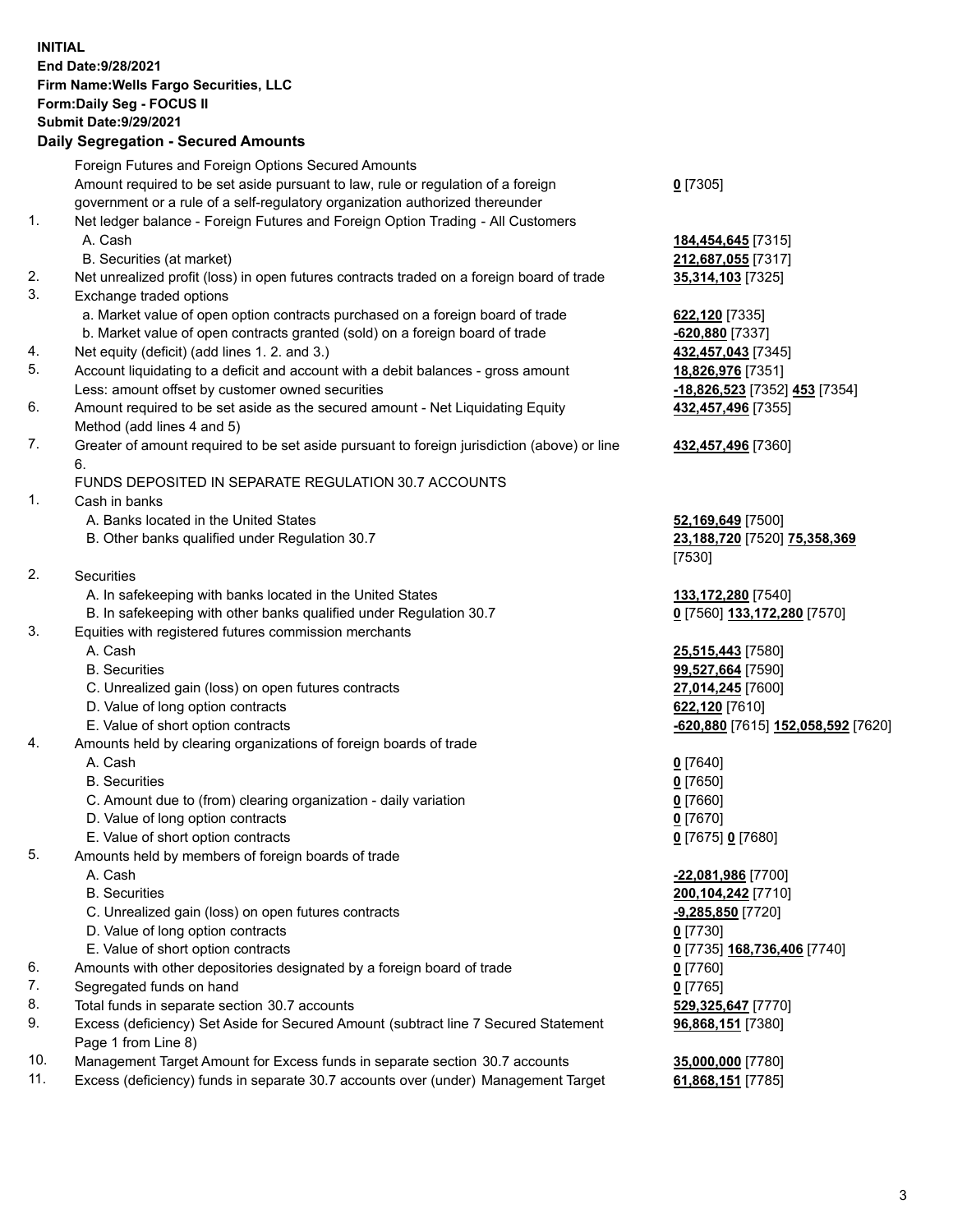**INITIAL End Date:9/28/2021 Firm Name:Wells Fargo Securities, LLC Form:Daily Seg - FOCUS II Submit Date:9/29/2021 Daily Segregation - Segregation Statement** SEGREGATION REQUIREMENTS(Section 4d(2) of the CEAct) 1. Net ledger balance A. Cash **3,733,660,527** [7010] B. Securities (at market) **1,744,396,324** [7020] 2. Net unrealized profit (loss) in open futures contracts traded on a contract market **-360,568,416** [7030] 3. Exchange traded options A. Add market value of open option contracts purchased on a contract market **2,477,239,759** [7032] B. Deduct market value of open option contracts granted (sold) on a contract market **-2,376,079,623** [7033] 4. Net equity (deficit) (add lines 1, 2 and 3) **5,218,648,571** [7040] 5. Accounts liquidating to a deficit and accounts with debit balances - gross amount **123,696,058** [7045] Less: amount offset by customer securities **-123,596,276** [7047] **99,782** [7050] 6. Amount required to be segregated (add lines 4 and 5) **5,218,748,353** [7060] FUNDS IN SEGREGATED ACCOUNTS 7. Deposited in segregated funds bank accounts A. Cash **230,809,417** [7070] B. Securities representing investments of customers' funds (at market) **765,264,796** [7080] C. Securities held for particular customers or option customers in lieu of cash (at market) **335,815,518** [7090] 8. Margins on deposit with derivatives clearing organizations of contract markets A. Cash **2,410,065,689** [7100] B. Securities representing investments of customers' funds (at market) **464,809,268** [7110] C. Securities held for particular customers or option customers in lieu of cash (at market) **1,408,580,806** [7120] 9. Net settlement from (to) derivatives clearing organizations of contract markets **7,475,766** [7130] 10. Exchange traded options A. Value of open long option contracts **2,477,239,759** [7132] B. Value of open short option contracts **-2,376,079,623** [7133] 11. Net equities with other FCMs A. Net liquidating equity **0** [7140] B. Securities representing investments of customers' funds (at market) **0** [7160] C. Securities held for particular customers or option customers in lieu of cash (at market) **0** [7170] 12. Segregated funds on hand **0** [7150] 13. Total amount in segregation (add lines 7 through 12) **5,723,981,396** [7180] 14. Excess (deficiency) funds in segregation (subtract line 6 from line 13) **505,233,043** [7190] 15. Management Target Amount for Excess funds in segregation **125,000,000** [7194] **380,233,043** [7198]

16. Excess (deficiency) funds in segregation over (under) Management Target Amount Excess